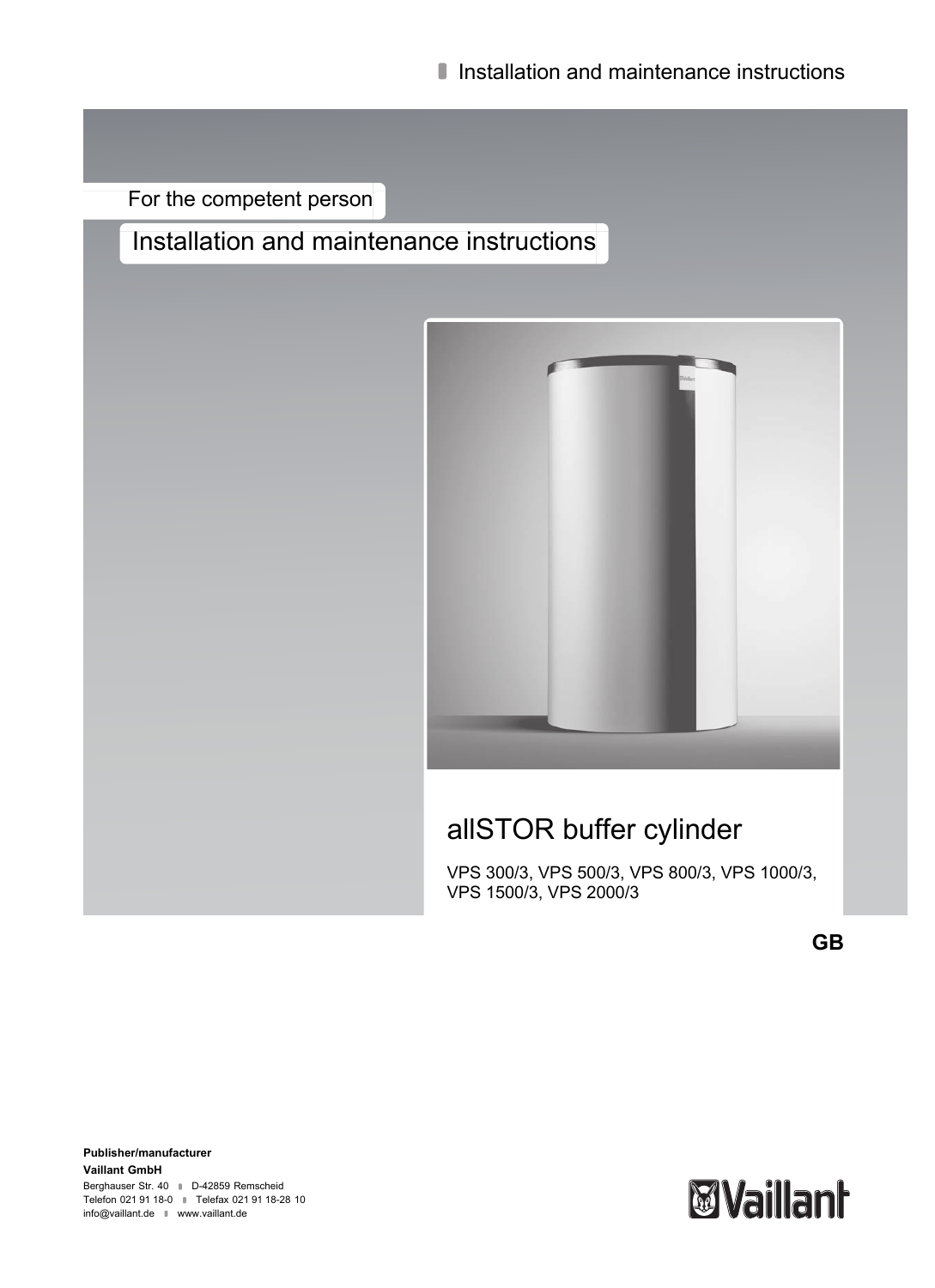# **Contents**

# **Contents**

| 1    |                                                | 3  |
|------|------------------------------------------------|----|
| 1.1  |                                                | 3  |
| 1.2  |                                                | 3  |
| 1.3  |                                                | 3  |
| 1.4  |                                                | 4  |
| 2    | Notes on the documentation                     | 5  |
| 2.1  | Observing other applicable documents           | 5  |
| 2.2  |                                                | 5  |
| 2.3  |                                                | 5  |
| 3    | Description of the unit and functions          | 5  |
| 3.1  |                                                | 5  |
| 3.2  |                                                | 5  |
| 4    |                                                | 6  |
| 4.1  |                                                | 6  |
| 4.2  | Checking the requirements for the installation | 6  |
| 4.3  | Transporting the buffer cylinder               | 7  |
| 4.4  | Unpacking and setting up the buffer cylinder   | 7  |
| 4.5  |                                                | 7  |
| 4.6  |                                                | 7  |
| 4.7  |                                                | 9  |
| 5    |                                                | 9  |
| 5.1  | Filling and purging the buffer cylinder        | 9  |
| 5.2  |                                                | 9  |
|      |                                                |    |
| 6    | Handing over to the operator                   | 10 |
| 7    |                                                | 10 |
| 8    | Inspection, maintenance and spare parts        | 10 |
| 8.1  |                                                | 10 |
| 8.2  | Checking the connections for leaks             | 10 |
| 8.3  |                                                | 10 |
| 8.4  |                                                | 10 |
| 8.5  | Check the connections, heat insulation and     | 10 |
| 8.6  |                                                | 10 |
| 8.7  |                                                | 11 |
| 9    |                                                | 11 |
| 9.1  | Emptying the buffer cylinder                   | 11 |
| 9.2  | Decommissioning components                     | 11 |
| 10   |                                                | 11 |
| 11   |                                                | 12 |
| 11.1 |                                                | 12 |
| 11.2 |                                                | 12 |
| 11.3 |                                                | 13 |
| 12   | allSTOR buffer cylinder system                 | 14 |
| 12.1 |                                                | 14 |
| 12.2 |                                                | 14 |
| 12.3 |                                                | 15 |
| 12.4 |                                                | 16 |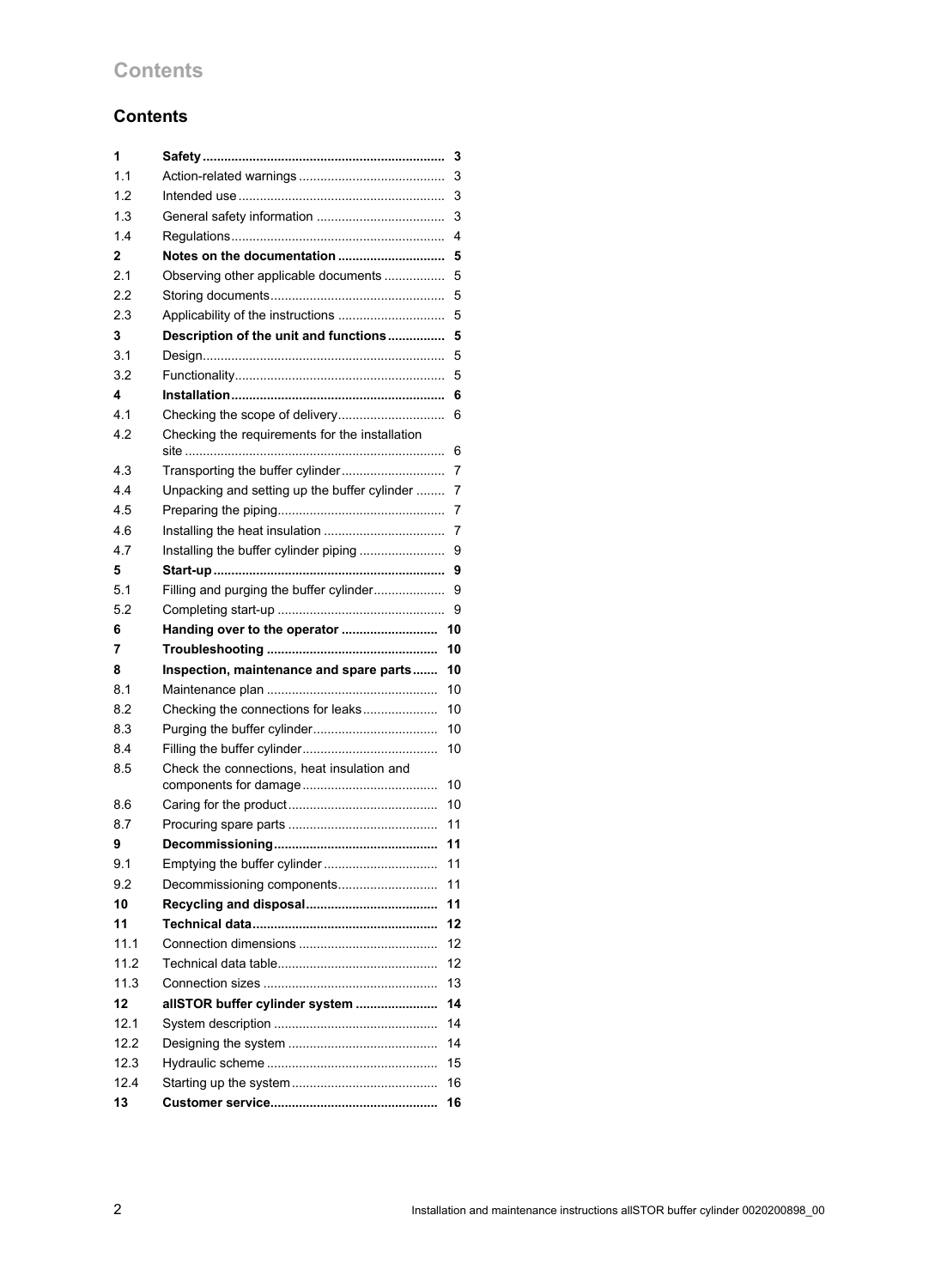# **1 Safety**

## **1.1 Action-related warnings**

## **Classification of action-related warnings**

The action-related warnings are classified in accordance with the severity of the possible danger using the following warning signs and signal words:

## **Warning symbols and signal words**

## **Danger!**

Imminent danger to life or risk of severe personal injury

# **Danger!**

Risk of death from electric shock

# **Warning.**

Risk of minor personal injury



# **Caution.**

Risk of material or environmental damage

# **1.2 Intended use**

In the event of inappropriate or improper use, damage to the product and other property may arise.

The product is specially designed for closed central heating in households, sports facilities and businesses. All heat generators, including combinations of these, are considered.

Intended use includes the following:

- observance of accompanying operating, installation and servicing instructions for the product and any other system components
- installing and fitting the product in accordance with the product and system approval
- compliance with all inspection and maintenance conditions listed in the instructions.

Intended use also covers installation in accordance with the IP class.

Any other use that is not specified in these instructions, or use beyond that specified in this document shall be considered improper use. Any direct commercial or industrial use is also deemed to be improper.

## **Caution.**

Improper use of any kind is prohibited.

## **1.3 General safety information**

## **1.3.1 Risk of death due to lack of safety devices**

A lack of safety devices (e.g. expansion relief valve, expansion vessel) can lead to potentially fatal scalding and other injuries, e.g. due to explosions. The schematic drawings included in this document do not show all safety devices required for correct installation.

- $\blacktriangleright$  Install the necessary safety devices in the system.
- $\blacktriangleright$  Inform the operator about the function and position of the safety devices.
- $\triangleright$  Observe the applicable national and international laws, standards and guidelines.

# **1.3.2 Risk of frost**

If the product is placed out of operation for a relatively long period of time (e.g. during a winter holiday) in an unheated room, the heating water in the product and pipelines may freeze.

 $\triangleright$  Install the buffer cylinder in a dry and permanently frost-free installation room.

## **1.3.3 Risk of material damage caused by using an unsuitable tool**

▶ Use the correct tool to tighten or loosen screw connections.

## **1.3.4 Material damage due to leaks**

- $\triangleright$  Ensure that there is no mechanical tension on the supply lines.
- $\triangleright$  Do not suspend any loads from the pipelines (e.g. clothing).

## **1.3.5 Danger due to changes to the product environment**

- $\triangleright$  If changes to the product's surroundings may affect the operational safety of the system, do not make any changes to the following:
- to the product itself
- to the gas, air, water and electricity supplies
- to the drain line and expansion relief valve for the heating water
- to the structural elements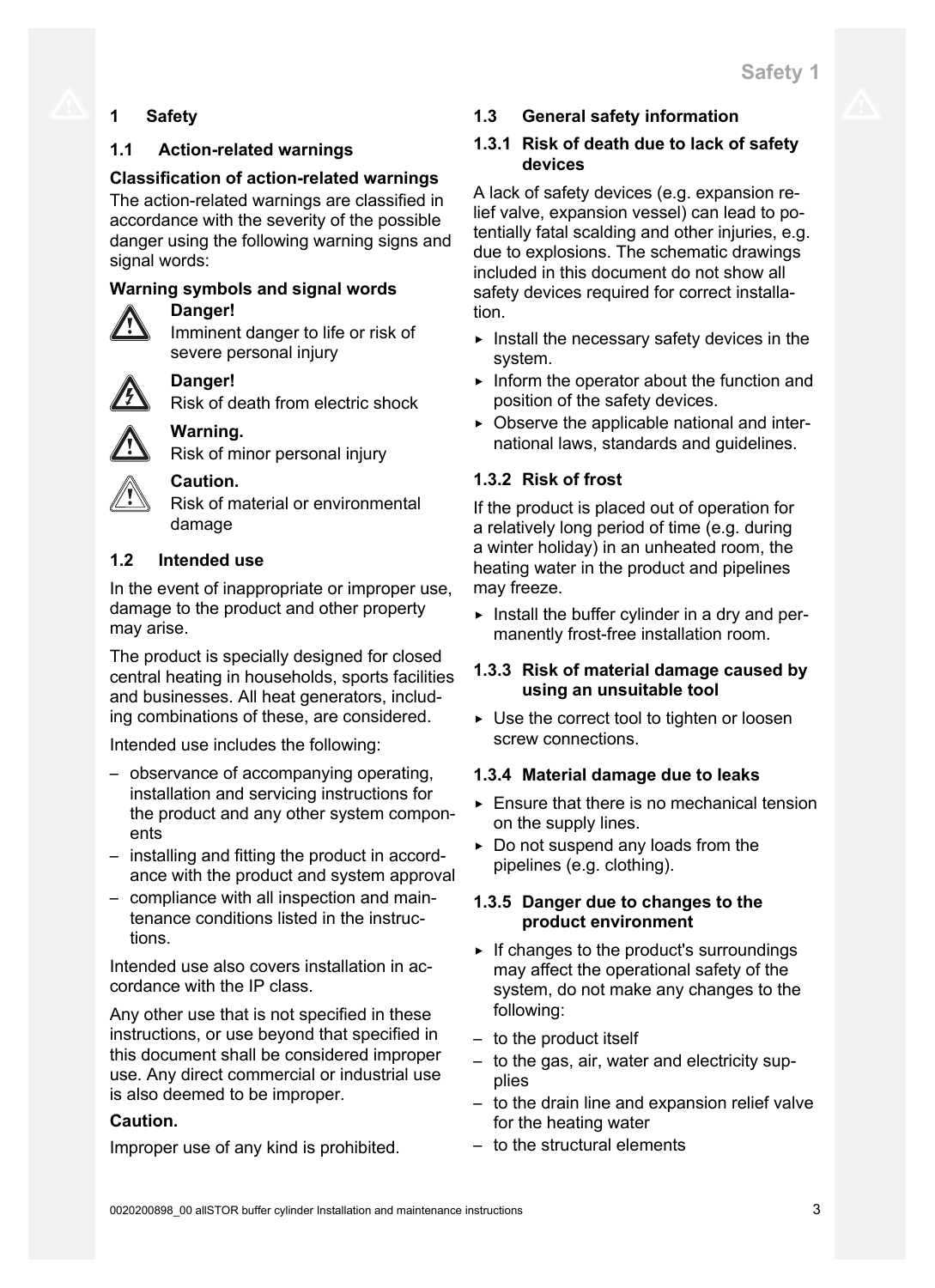## **1.3.6 Material damage due to water that is too hard**

Water that is too hard may impair the system's functionality and cause damage in a short period of time.

- $\triangleright$  Ask your local water company about the water hardness.
- $\triangleright$  When deciding whether the water used must be softened, follow directive VDI 2035.
- $\blacktriangleright$  In the installation and servicing instructions for the unit that your system comprises, you can read the qualities that the water that is used must have.

# **1.4 Regulations**

## **1.4.1 Regulations (directives, laws, standards)**

As part of the installation, commissioning and operation of the heat pump and the DHW storage you must take into account the current versions of the following regulations or standards, along with any local directives or guidelines that may apply.

- Electricity at work act.
- Health and safety at work act.
- Relevant Utility supplier's regulations.
- Water regulations and by-laws.
- Environment agency and local council requirements regarding bore holes, water courses, or noise levels.
- Gas safety installation and use regulations concerning any associated gas fired heat source used within the heating system.
- Building regulations part "L" and directives concerning energy saving.
- Building Regulations part "G", particularly G3 covering Hygiene.
- HSE Approved Code of Practice and guidance L8, The control of Legionella bacteria in water systems.
- COSHH regulations.
- Other relevant bodies such as HETAS and OFTEC.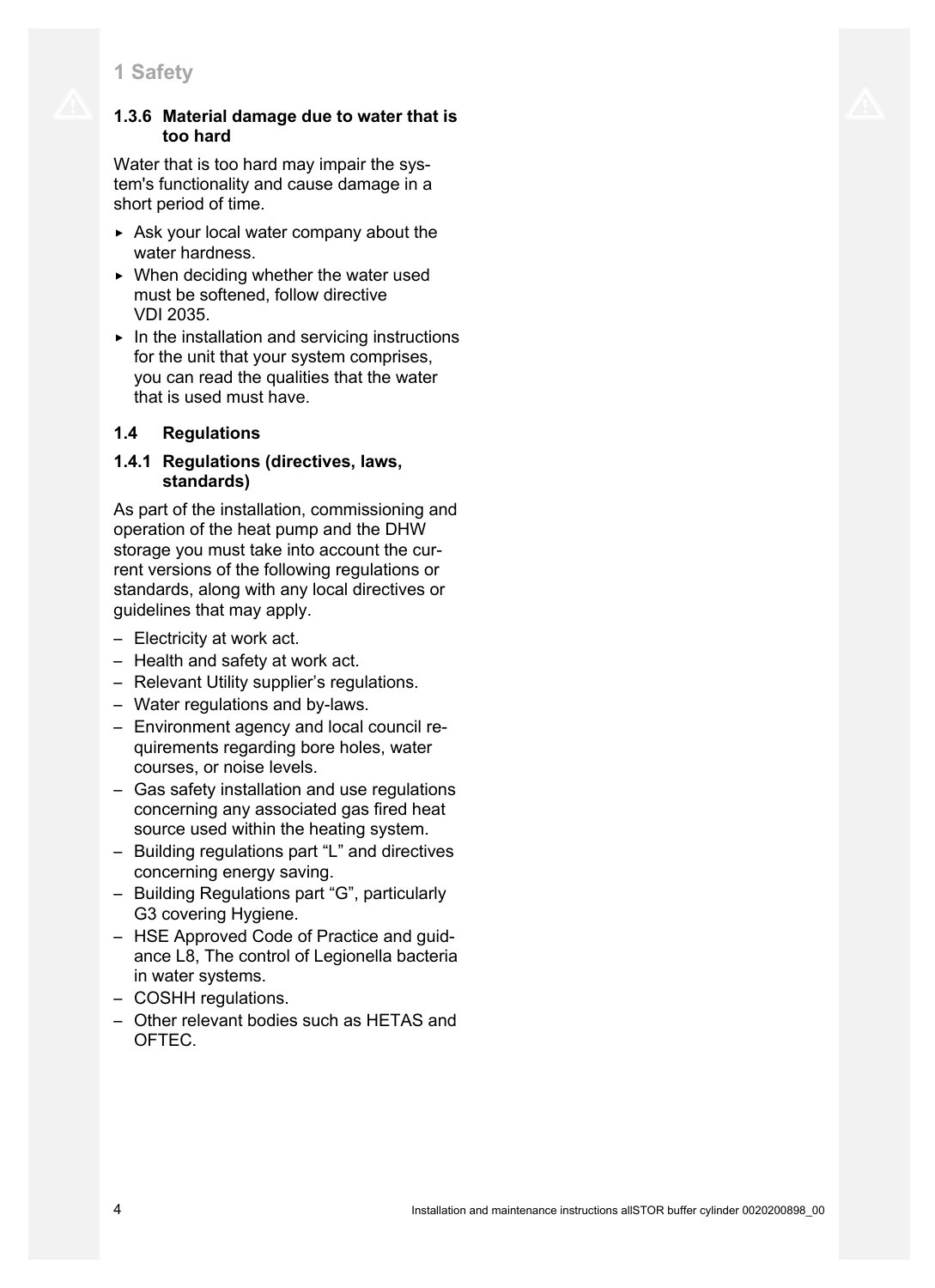11 Flow or return for cascade

## **2 Notes on the documentation**

#### **2.1 Observing other applicable documents**

▶ You must observe all the operating and installation instructions included with the system components.

#### **2.2 Storing documents**

▶ Pass these instructions and all other applicable documents on to the system operator.

#### **2.3 Applicability of the instructions**

These instructions apply for the following products only:

| <b>Type designation</b> | <b>Article number</b> |
|-------------------------|-----------------------|
| <b>VPS 300/3-5 INT</b>  | 0010015130            |
| <b>VPS 500/3-5 INT</b>  | 0010015131            |
| <b>VPS 800/3-5 INT</b>  | 0010015132            |
| VPS 1000/3-5 INT        | 0010015133            |
| VPS 1500/3-5 INT        | 0010015134            |
| VPS 2000/3-5 INT        | 0010015135            |

## **3 Description of the unit and functions**

#### **3.1 Design**



- 1 Opening for purging valve
- 2 Flow or return for cascade
- 3 Boiler flow for hot water demand
- 4 Boiler flow for hot water demand
- 5 Boiler return for hot water demand
- 6 Boiler flow for hot water demand/heating circuit flow
- 7 Boiler flow for hot water demand/heating circuit flow
- 8 Boiler return for hot water demand
- 9 Boiler return for hot water demand/heating circuit return
- 10 Boiler return for hot water demand/heating circuit return

The buffer cylinder is made of steel. Its exterior has a coating of black anti-rust paint.

The buffer cylinder has:

- Connections for pipelines:
	- Heating circuits
	- Boilers
	- Other heat sinks and sources
- A purging valve
- Eight sensor straps



The position of the sensors on the buffer cylinder sensor straps depends on the boiler that is used.

#### **3.2 Functionality**

The buffer cylinder is supplied with the heat from one or more heat generators. The buffer cylinder is used as an intermediate cylinder for heating water to be further transported to the heating circuit or other heat sinks.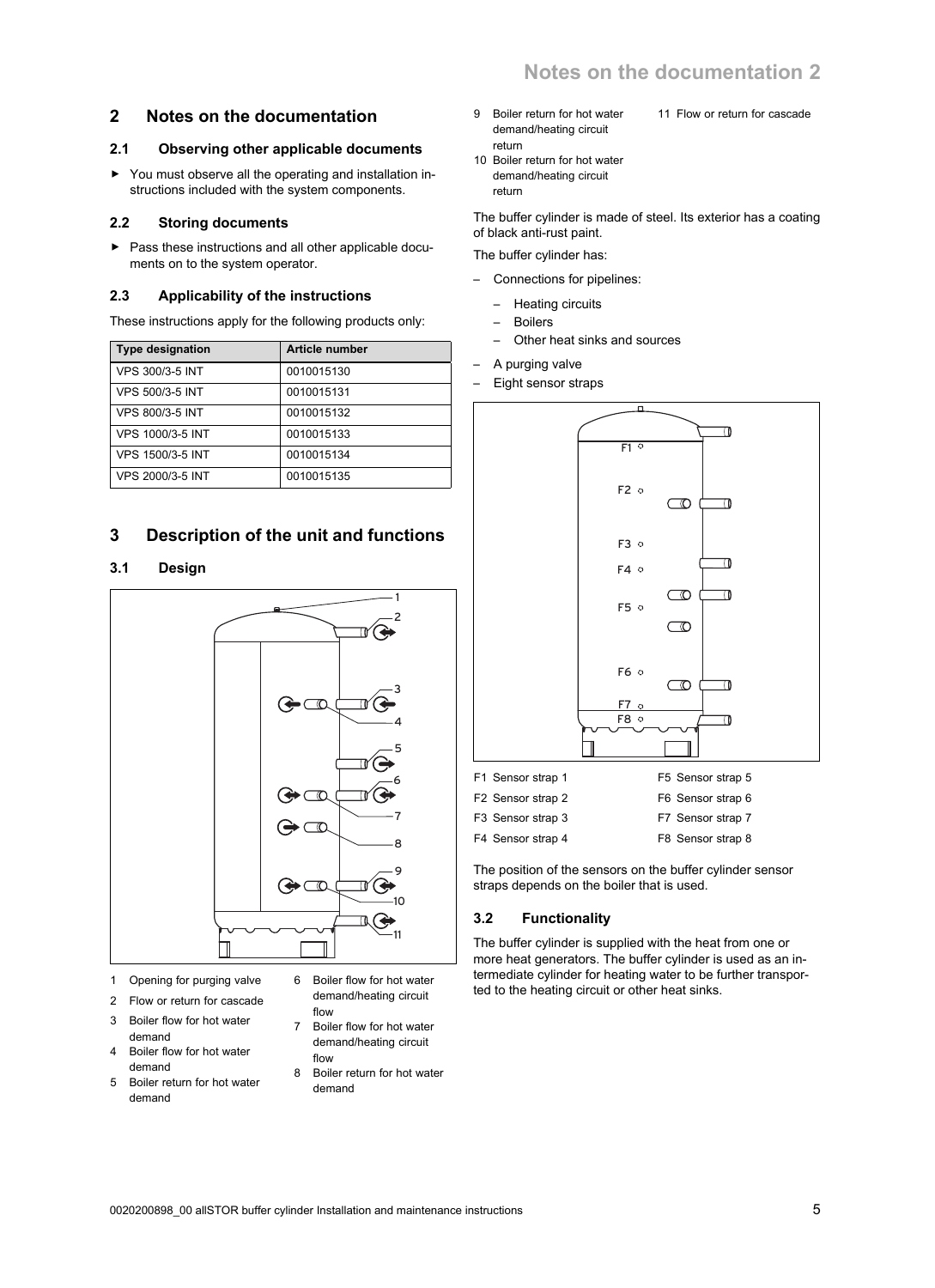## **4 Installation**

## **4.1 Checking the scope of delivery**

 $\triangleright$  Check that the scope of delivery is complete.

| Quantity | <b>Name</b>                               |
|----------|-------------------------------------------|
|          | Buffer cylinder                           |
|          | Purging valve                             |
|          | Upper heat insulation                     |
| 1        | Lower heat insulation (footpad)           |
| 2/3      | Side heat insulation                      |
| 2/3      | Cover strips                              |
|          | Cover                                     |
| 4        | Thermal insulation caps                   |
| 10       | Collars                                   |
|          | Identification plate sticker              |
|          | Operating instructions                    |
|          | Installation and maintenance instructions |

#### **4.2 Checking the requirements for the installation site**



# **Caution.**

# **Material damage due to frost**

Frozen water in the system can damage the heating installation and the installation room.

 $\blacktriangleright$  Install the buffer cylinder in a dry, permanently frost-free room.



## **Caution.**

#### **Material damage due to escaping heating water**

In the event of damage, all of the heating water from the heating installation may escape from the buffer cylinder.

 $\blacktriangleright$  Select the installation site so that, in the event of damage, large volumes of water can be drained safely (e.g. into a floor drain).



## **Caution.**

## **Material damage due to high load**

Due to its weight, the filled buffer cylinder may damage the floor.

- $\blacktriangleright$  When selecting the installation site, note the weight of the filled buffer cylinder and the load-bearing capacity of the floor.
- $\blacktriangleright$  If necessary, ensure the foundation is suitable.

 $\triangleright$  Choose an installation site that complies with the requirements.

## **4.2.1 Observing the minimum clearances**



1. During installation, make sure there is sufficient clearance from the walls **(A)** and the ceiling **(B)**.

| <b>Type</b><br>designation | Side clearance A<br>[mm] | <b>Ceiling clearance</b><br>[mm] |
|----------------------------|--------------------------|----------------------------------|
| <b>VPS 300/3</b>           | 350                      |                                  |
| <b>VPS 500/3</b>           | 450                      |                                  |
| <b>VPS 800/3</b>           | 500                      | 350                              |
| VPS 1000/3                 | 500                      |                                  |
| VPS 1500/3                 | 600                      |                                  |
| <b>VPS 2000/3</b>          | 650                      |                                  |

<sup>2.</sup> Take into consideration the height and position of the pipelines.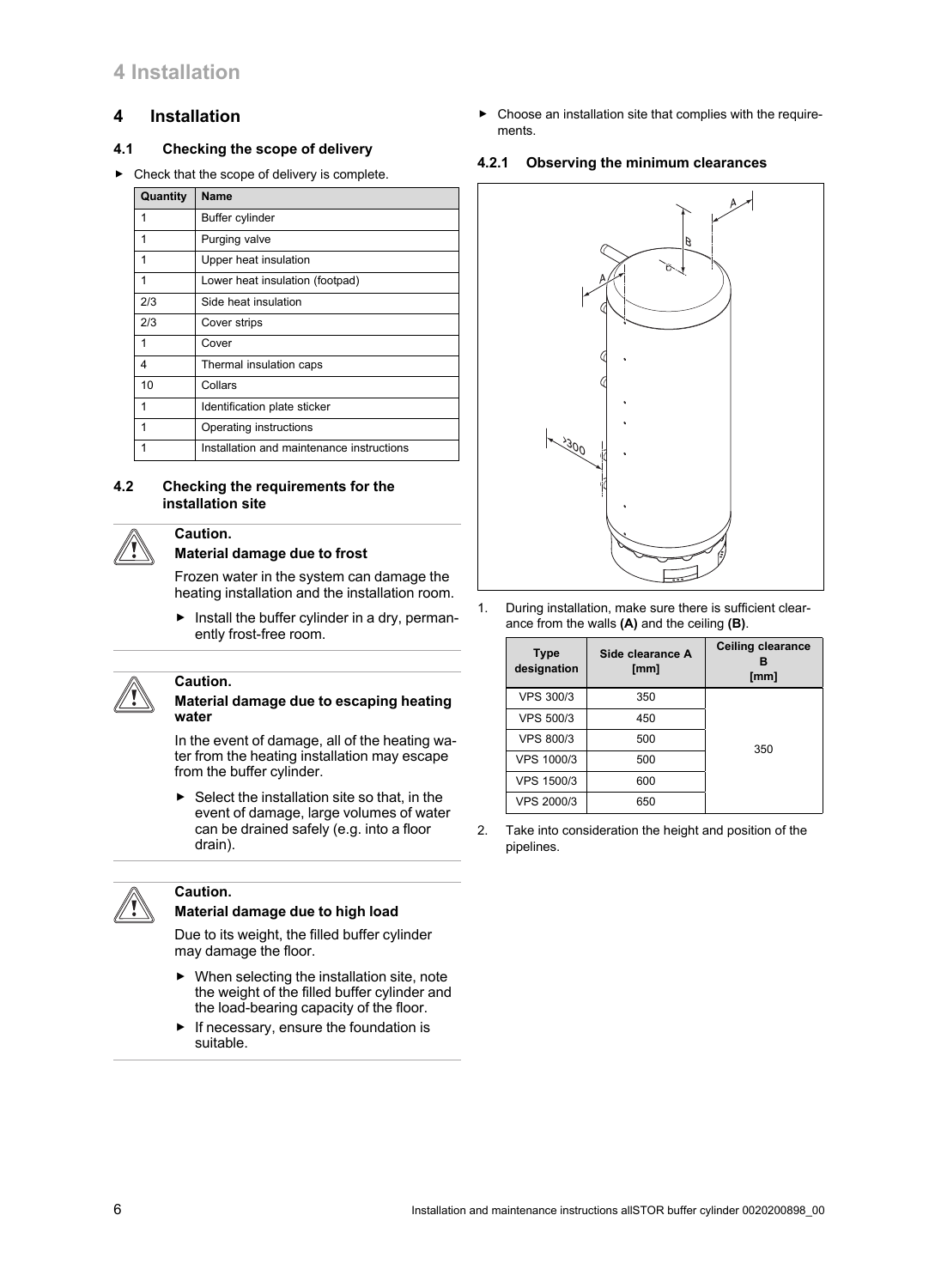

#### A Tilt measurement

3. When selecting the installation room, note the tilt measurement of the buffer cylinder.

| <b>Type</b><br>designation | Unit | <b>Tolerance</b> | <b>Tilt meas-</b><br>urement<br>A |
|----------------------------|------|------------------|-----------------------------------|
| <b>VPS 300/3</b>           | mm   | ±20              | 1734                              |
| <b>VPS 500/3</b>           | mm   | ±20              | 1730                              |
| <b>VPS 800/3</b>           | mm   | ±20              | 1870                              |
| <b>VPS 1000/3</b>          | mm   | ±20              | 2243                              |
| <b>VPS 1500/3</b>          | mm   | ±20              | 2253                              |
| VPS 2000/3                 | mm   | ±20              | 2394                              |

#### **4.3 Transporting the buffer cylinder**



## **Danger!**

#### **Risk of injury and material damage due to improper transport**

The screwed connections on the support rim may become loose if stored in an angled position. The buffer cylinder may tip over from the pallet and injure someone.

- $\blacktriangleright$  Transport the buffer cylinder on the pallet using a fork-lift truck.
- Carry the buffer cylinder without a pallet, for example when carrying it downstairs.

## **Caution.**

#### **Risk of damage to the threads**

Unprotected threads may be damaged during transport.

- ▶ Only remove the protective thread caps once at the installation site.
- 1. Wear gloves to ensure that the heat insulation does not become dirty.

The buffer cylinder can remain on the pallet during transport.

- 2. Transport the buffer cylinder to the installation site.
- 3. Install the buffer cylinder as close as possible to the heat generator.
- 4. Select the installation site so that the pipes can be easily routed.
- 5. Make sure that the base is level and stable.
- 6. Remove the protective sleeve from the buffer cylinder.
- 7. Retain the protective case.

**Note**

- ◁ The protective sleeve is pulled over the buffer cylinder again after the heat insulation has been installed.
- 8. Remove the screwed connections from the support ring.
- 9. Transport the buffer cylinder to the installation site.
- 10. Transport the heat insulation and the cover strips to the buffer cylinder.
- **4.4 Unpacking and setting up the buffer cylinder**

## **Caution.**

#### **Risk of damage to the threads**

Unprotected threads may be damaged during transport.

- ▶ Only remove the protective thread caps once at the installation site.
- 1. Carefully remove the protective film from the buffer cylinder without damaging the anti-rust paint.
- 2. Align the buffer cylinder in such a way that it is vertical and does not tilt.
- 3. Set up the buffer cylinder at the installation site. Observe the connection dimensions ( $\rightarrow$  Page 12).

#### **4.5 Preparing the piping**

- 1. Position the cylinder temperature sensor in accordance with the section "Hydraulic scheme".
- 2. Install the purging valve.
- 3. Seal unnecessary connections using hydraulic caps.

#### **4.6 Installing the heat insulation**



#### **Note**

To make the work easier:

First, install the sensors in the sensor straps.

Install the purging valve.

Then, install the heat insulation.

Then install the piping for the buffer cylinder with the heating circuits and the heat generators.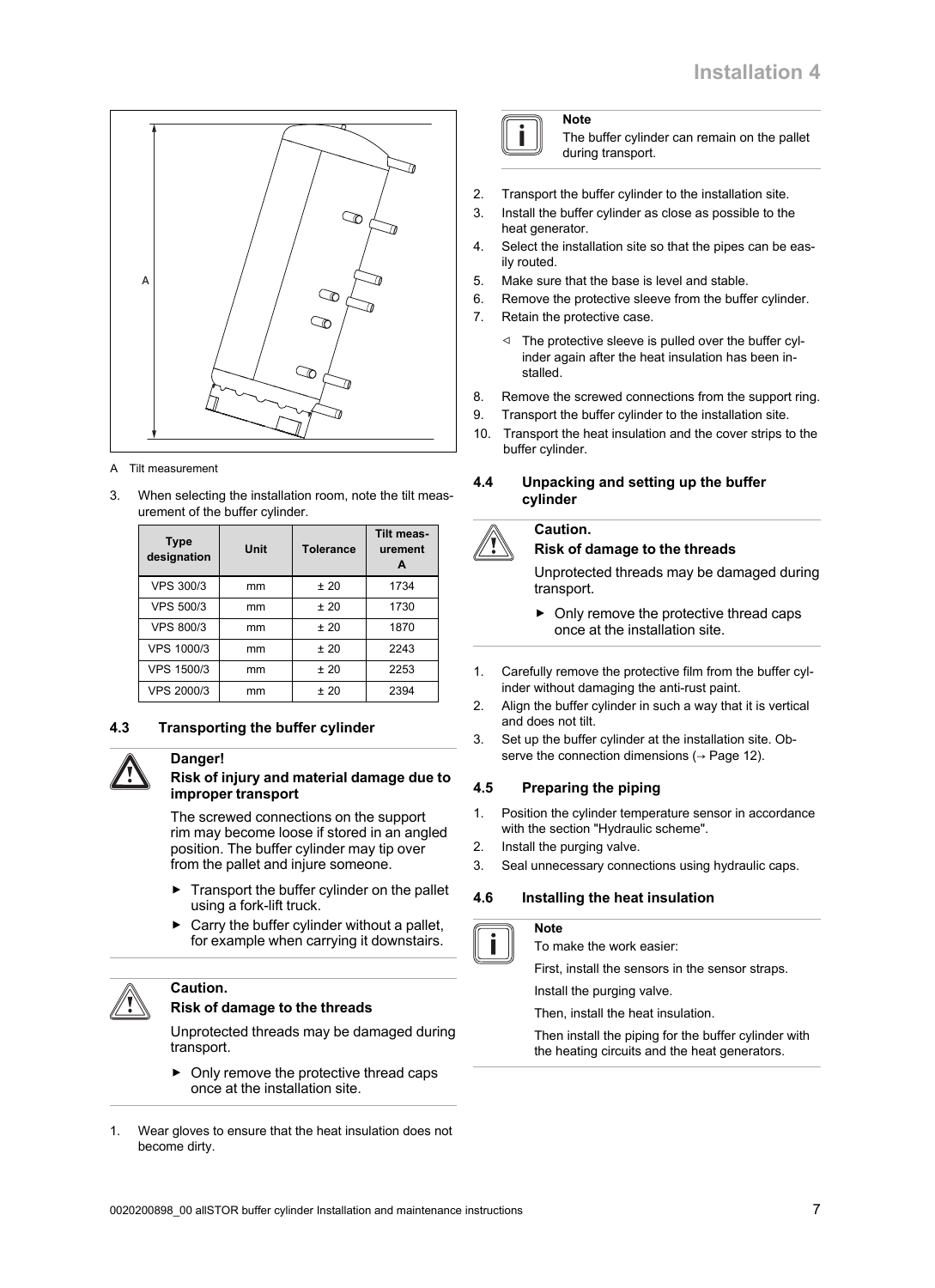

- 1 **VPS 300/3**, **VPS 500/3**, **VPS 800/3**, **VPS 1000/3** 2 **VPS 1500/3**, **VPS 2000/3**
- 1. Depending on the type of buffer cylinder, note the installation positions of the heat insulation **(1, 2)**.



- 2 Upper heat insulation
- 3 Purging valve
- 4 Cover strip
- 5 Buffer cylinder
- 6 Side heat insulation

## **Caution.**

## **Material damage due to low temperatures**

8 Thermal insulation cap 9 Lower heat insulation

11 Side heat insulation

10 Cover strip

Risk of the heat insulation breaking at temperatures below 10 °C.

- $\blacktriangleright$  Install the heat insulation in a room where the room temperature is at least 10 °C.
- Wait until the heat insulation has adapted to the room temperature.
- 2. Remove the heat insulation from the packaging.
- 3. Tilt the cylinder slightly and clamp in the lower heat insulation below the mounting foot.
- 4. Install all required sensors in the sensor straps.

## **Caution.**



Heating water may escape from unused connections and cause material damage.

- Seal the connections that are not required with tightly sealed caps before attaching the insulation.
- 5. Remove the fleece residues from the heat insulation cut-outs.
- 6. Install the lateral heat insulation by guiding the heat insulation cut-outs over the buffer cylinder pipes.



1 Last catch 2 First catch

- 7. Press the heat insulation onto the buffer cylinder so that the terminal strips between the two layers of heat insulation engage in the first catch **(2)** .
- 8. Press the remaining terminal strips into the first catch.
- 9. Press the terminal strips between the two heat insulation layers together until the last catch **(1)**.
- 10. Press the remaining terminal strips together until the last catch.
- 11. Clip on the cover strips.
- 12. Fit the collars on the buffer cylinder connections.
- 13. Place the thermal insulating caps over the unused connections and clip them in.
- 14. Pull the protective sleeve over the buffer cylinder.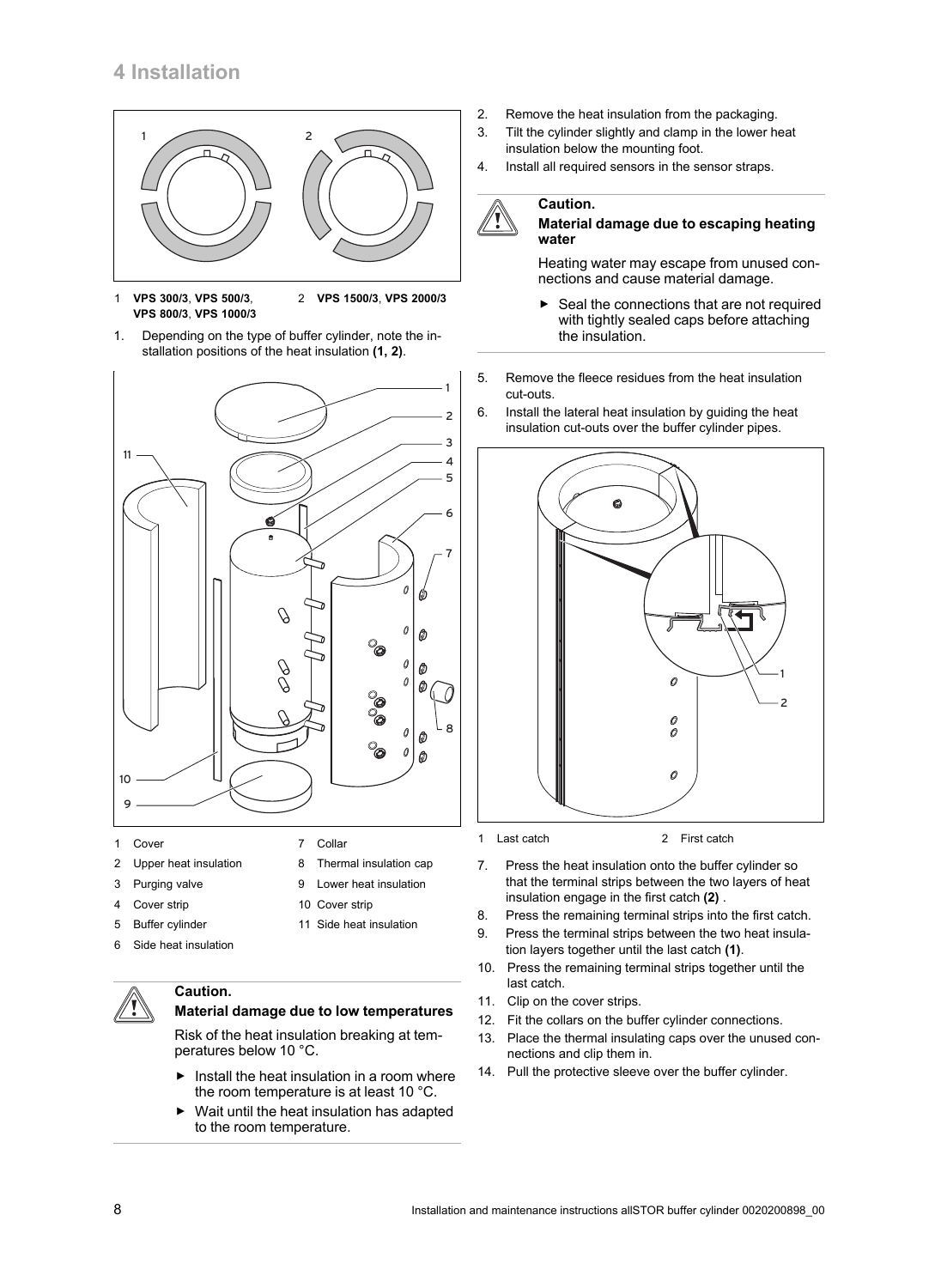## **4.7 Installing the buffer cylinder piping**

1. Install the piping for the rear connections first.

# **Danger!**



## **Material damage caused by foreign bodies in the heating installation**

Residue from the pipelines, such as welding residue, scale, hemp, cement, rust, coarse dirt, etc. may form deposits in the buffer cylinder and disrupt operation.

- $\blacktriangleright$  Remove residue by carefully rinsing the heating installation before connecting the buffer cylinder.
- 2. Design the expansion vessel in accordance with the rules regarding heating water and the heating installation.
- 3. Install the expansion vessel.
- 4. Pipe the buffer cylinder with the heating circuits and the heat generators in accordance with the section "Hydraulic scheme".

## **5 Start-up**

- 1. Remove the protective sleeve from the buffer cylinder.
- 2. Carry out the initial start-up and carry out each restart of the buffer cylinder in accordance with the section "System in operation".

## **5.1 Filling and purging the buffer cylinder**



- 1 Purging valve
- 1. Open the purging valve **(1)**.
- 2. Fill the system in accordance with the section "Filling and purging the system" until the buffer cylinder has been purged.
- 3. Close the purging valve.

4. Check that the purging valve is leak-tight.

#### **5.2 Completing start-up**



- 1. Press on the upper heat insulation between the lateral heat insulation until it is positioned securely.
- 2. Place the cover on the upper heat insulation.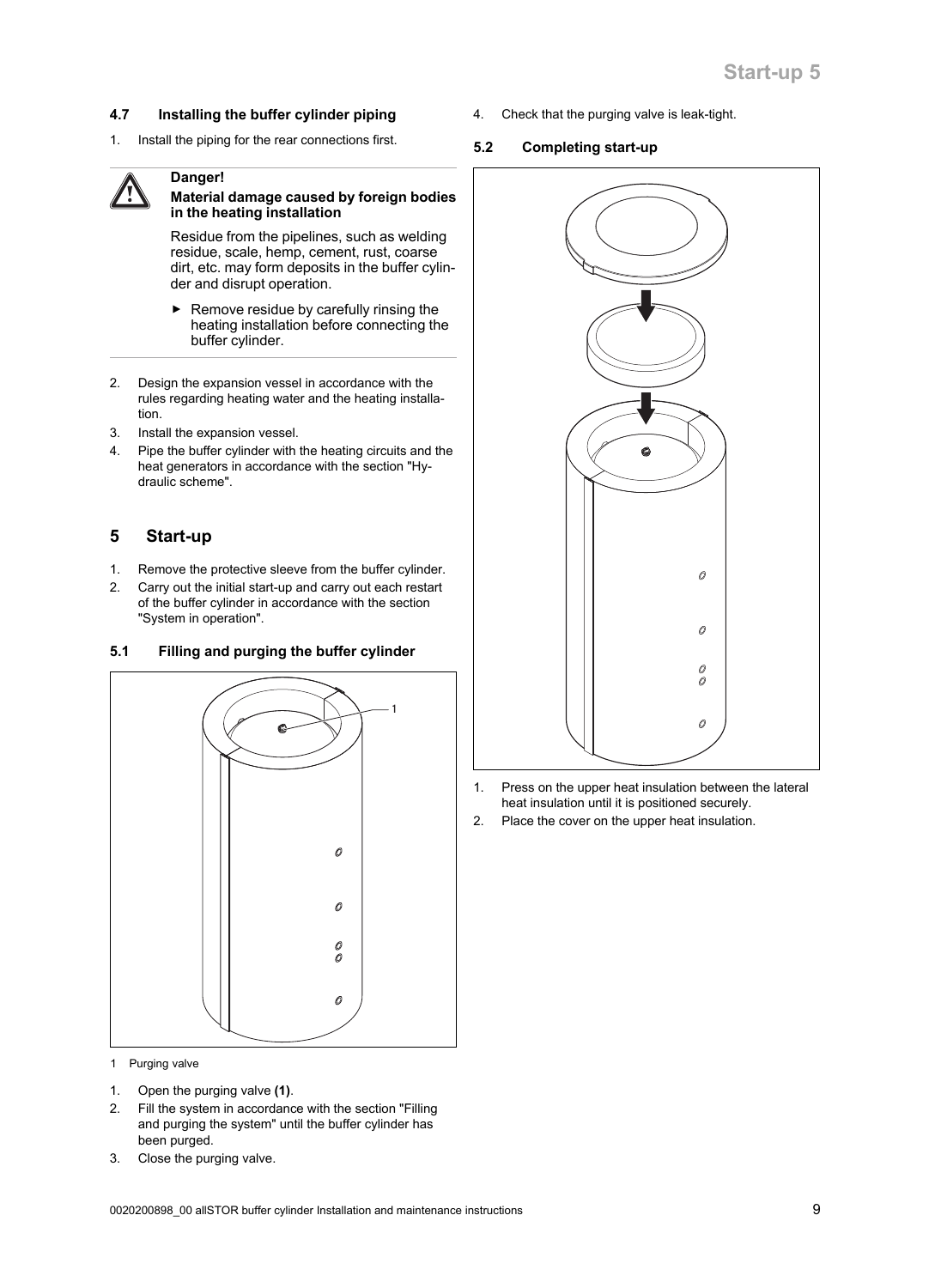

3. Stick the identification plate to the rear of the heat insulation.

## **6 Handing over to the operator**

- 1. Inform the operator about how to handle the system. Answer any questions the operator may have. In particular, draw attention to the safety information which the operator must follow.
- 2. Instruct the operator that, when filling the heating installation, the water quality available on site must be taken into consideration.
- 3. Inform the operator that, when filling the heating installation, they must only use normal tap water without any chemical additives.
- 4. Explain to the operator how the safety devices work and where they are located.
- 5. Inform the operator of the necessity to have the system maintained according to the specified intervals.
- 6. Provide the operator with all relevant instructions and unit documentation for safe-keeping.

# **7 Troubleshooting**

The following table provides information about potential faults when operating the buffer cylinder, along with their causes and how to eliminate them.

| <b>Fault</b>                                                  | Possible cause                         | Remedy                        |
|---------------------------------------------------------------|----------------------------------------|-------------------------------|
| Heating water drips<br>out of the buffer<br>cylinder.         | Leaking connec-<br>tions               | Seal the connec-<br>tions.    |
| Splashing noises<br>can be heard from<br>the buffer cylinder. | There is air in the<br>buffer cylinder | Purge the buffer<br>cylinder. |

| <b>Fault</b>                                                            | Possible cause                                                                | Remedy                                                                                                                                                                                          |
|-------------------------------------------------------------------------|-------------------------------------------------------------------------------|-------------------------------------------------------------------------------------------------------------------------------------------------------------------------------------------------|
| The controller dis-<br>plays an incorrect<br>cylinder temperat-<br>ure. | Defective heat<br>sensor or the heat<br>sensor is posi-<br>tioned incorrectly | Check that the<br>heat sensor is<br>positioned correctly<br>in accordance with<br>the installation<br>instructions for the<br>allSTOR buffer<br>cylinder system.<br>Replace the heat<br>sensor. |

## **8 Inspection, maintenance and spare parts**

#### **8.1 Maintenance plan**

| No. | <b>Maintenance work</b>           | Interval | Page |
|-----|-----------------------------------|----------|------|
| 1   | Checking the connections for      | Annually |      |
|     | leaks                             |          | 10   |
| 2   | Purging the buffer cylinder       | Annually | 10   |
| 3   | Filling the buffer cylinder       | Annually | 10   |
| 4   | Check the connections, heat insu- | Annually |      |
|     | lation and components for damage  |          | 10   |
| 5   | Caring for the product            | Annually | 10   |

#### **8.2 Checking the connections for leaks**

▶ Check all threaded connections for leaks.

## **8.3 Purging the buffer cylinder**

▶ Purge the system in accordance with the section "Filling and purging the system".

#### **8.4 Filling the buffer cylinder**

▶ Fill the system in accordance with the section "Filling and purging the system".

#### **8.5 Check the connections, heat insulation and components for damage**

 $\triangleright$  Check all of the connections and the buffer cylinder heat insulation, along with the connected components, for damage.

## **8.6 Caring for the product**

#### **Caution.**

**Risk of material damage caused by unsuitable cleaning agents.**

- ▶ Do not use sprays, scouring agents, detergents, solvents or cleaning agents that contain chlorine.
- Clean the casing with a damp cloth and a little solventfree soap.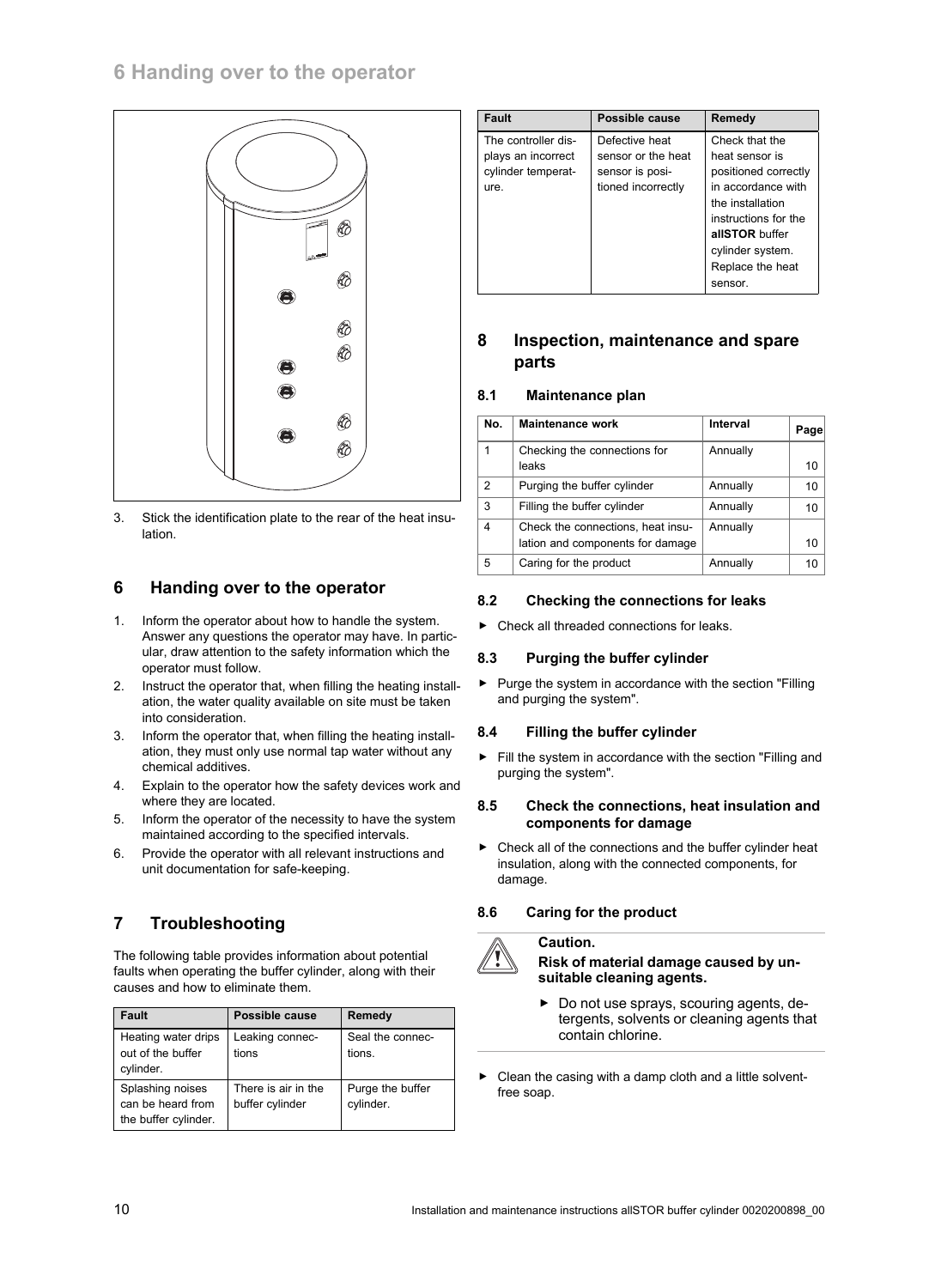#### **8.7 Procuring spare parts**

Information about available Vaillant genuine spare parts is available by contacting the contact address provided on the reverse of this document.

If you require spare parts for maintenance or repair work, use only Vaillant genuine spare parts.

## **9 Decommissioning**

#### **9.1 Emptying the buffer cylinder**

#### **Danger! Risk of death from live connections!**

When working in electronics boxes of system components that are connected to the low-voltage network (230 V), there is a risk of death from electric shock. Continuous voltage is present on the mains connection terminals, even if the main switch is turned off.

- ▶ Disconnect the system components from the power mains by disconnecting the mains plug or by de-energising the system components via a partition with a contact opening of at least 3 mm (e.g. fuses or power switches).
- Secure the power supply against being switched back on again.
- $\triangleright$  Check that there is no voltage in the system components.
- Open the electronics box only when the system components are disconnected from the power source.

#### **Conditions**: Heating circuits should not be drained

- $\blacktriangleright$  Close the heating circuits on the isolator devices.
- 1. Connect a drain hose to the lowest-lying drain cock in the buffer cylinder circuit.
- 2. Feed the drain hose into a suitable drain (floor drain, sink).
- 3. Open the drain cock.
- 4. Remove the cover from the buffer cylinder.
- 5. Remove the upper heat insulation from the buffer cylinder.
- 6. Open the purging valve on the buffer cylinder.
	- ◁ The water flows out of the buffer cylinder.

#### **9.2 Decommissioning components**

▶ Decommission the individual components of the **allSTOR** buffer cylinder system in accordance with the applicable installation instructions.

## **10 Recycling and disposal**

## **Disposing of the packaging**

▶ Dispose of the packaging correctly.

#### **Disposing of the product and accessories**

- Do not dispose of the product or the accessories with household waste.
- Dispose of the product and all accessories correctly.
- Observe all relevant regulations.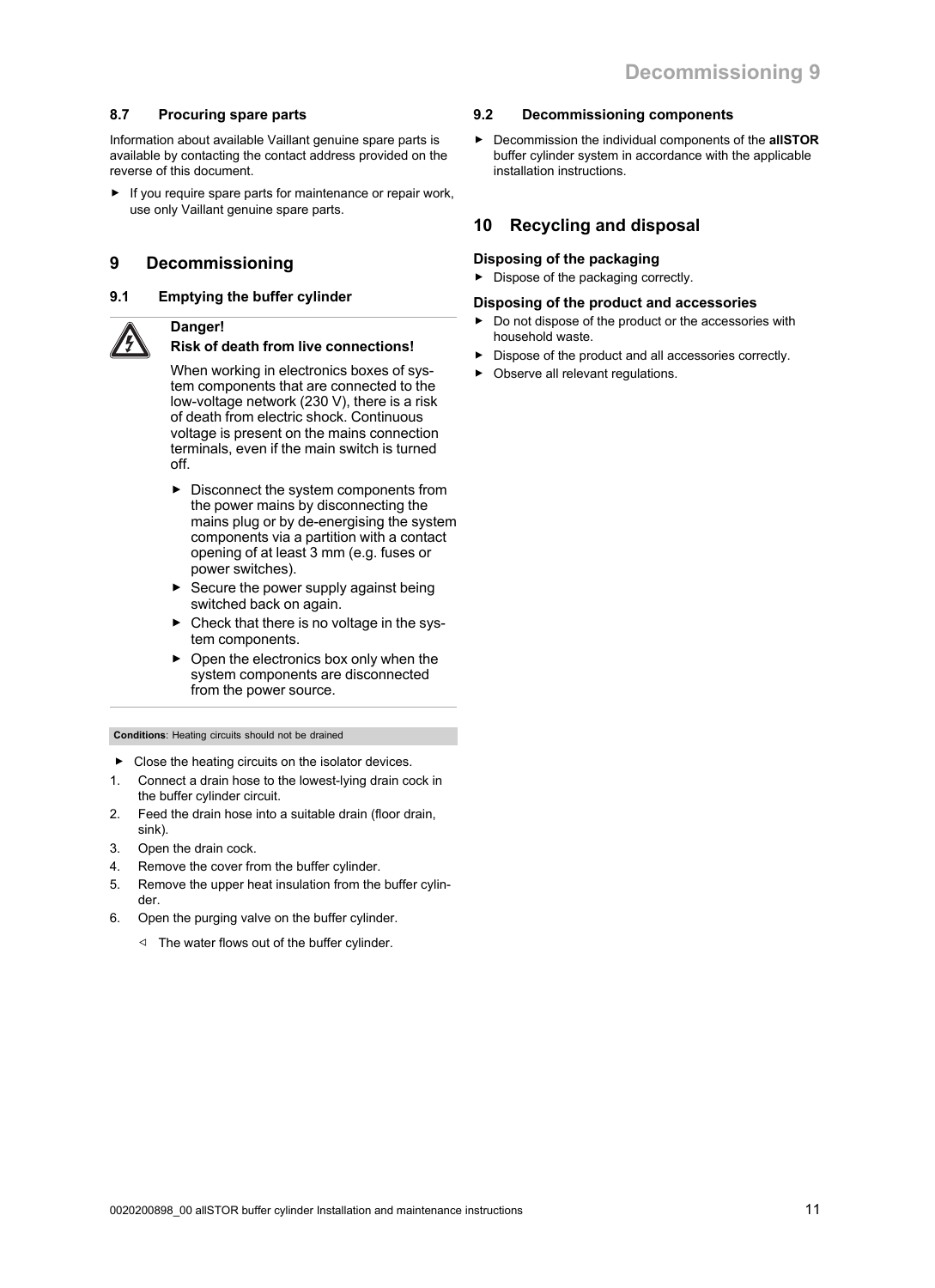# **11 Technical data**

# **11 Technical data**

# **11.1 Connection dimensions**



| Di-<br>men- | <b>Unit</b> | Toler-<br>ance | <b>VPS 300/3</b> | <b>VPS 500/3</b> | <b>VPS 800/3</b> | <b>VPS 1000/3</b> | <b>VPS 1500/3</b> | <b>VPS 2000/3</b> |
|-------------|-------------|----------------|------------------|------------------|------------------|-------------------|-------------------|-------------------|
| sion        |             |                |                  |                  |                  |                   |                   |                   |
|             | mm          | ±10            | 1720             | 1700             | 1832             | 2212              | 2190              | 2313              |
| 2           | mm          | ±10            | 1617             | 1570             | 1670             | 2051              | 1973              | 2080              |
| 3           | mm          | ±10            | 1210             | 1230             | 1330             | 1598              | 1573              | 1656              |
| 4           | mm          | ±10            | 920              | 930              | 1020             | 1220              | 1227              | 1201              |
| 5           | mm          | ± 10           | 744              | 750              | 820              | 1020              | 1000              | 1008              |
| 6           | mm          | ± 10           | 574              | 579              | 636              | 822               | 797               | 803               |
| 7           | mm          | ±10            | 365              | 394              | 421              | 451               | 521               | 551               |
| 8           | mm          | ±10            | 130              | 190              | 231              | 231               | 291               | 298               |
| 9           | mm          | ± 2            | Dia. 500         | Dia. 650         | Dia. 790         | Dia. 790          | Dia. 1000         | Dia. 1100         |

## **11.2 Technical data table**

| <b>Description</b>                                                   | <b>Unit</b>  | Toler-<br>ance | <b>VPS</b><br>300/3 | <b>VPS</b><br>500/3 | <b>VPS</b><br>800/3 | <b>VPS</b><br>1000/3 | <b>VPS</b><br>1500/3 | <b>VPS</b><br>2000/3 |
|----------------------------------------------------------------------|--------------|----------------|---------------------|---------------------|---------------------|----------------------|----------------------|----------------------|
| Cylinder tank capacity                                               |              | ±2             | 303                 | 491                 | 778                 | 962                  | 1505                 | 1917                 |
| Perm. system overpressure<br>(heating side)                          | MPa<br>(bar) |                |                     |                     |                     | 0.3(3)               |                      |                      |
| Heating water temperature                                            | °C           |                |                     |                     |                     | 95                   |                      |                      |
| Cylinder tank outer diameter<br>(without heat insulation)            | mm           | ± 2            | 500                 | 650                 | 790                 | 790                  | 1000                 | 1100                 |
| Cylinder tank outer diameter<br>(with heat insulation)               | mm           | ±10            | 780                 | 930                 | 1070                | 1070                 | 1400                 | 1500                 |
| Cylinder tank depth (incl. heat<br>insulation and connections)       | mm           | ±10            | 828                 | 978                 | 1118                | 1118                 | 1448                 | 1548                 |
| Cylinder tank height (incl. pur-<br>ging valve and positioning ring) | mm           | ±10            | 1735                | 1715                | 1846                | 2226                 | 2205                 | 2330                 |
| Buffer cylinder height<br>(incl. heat insulation)                    | mm           | ±10            | 1833                | 1813                | 1944                | 2324                 | 2362                 | 2485                 |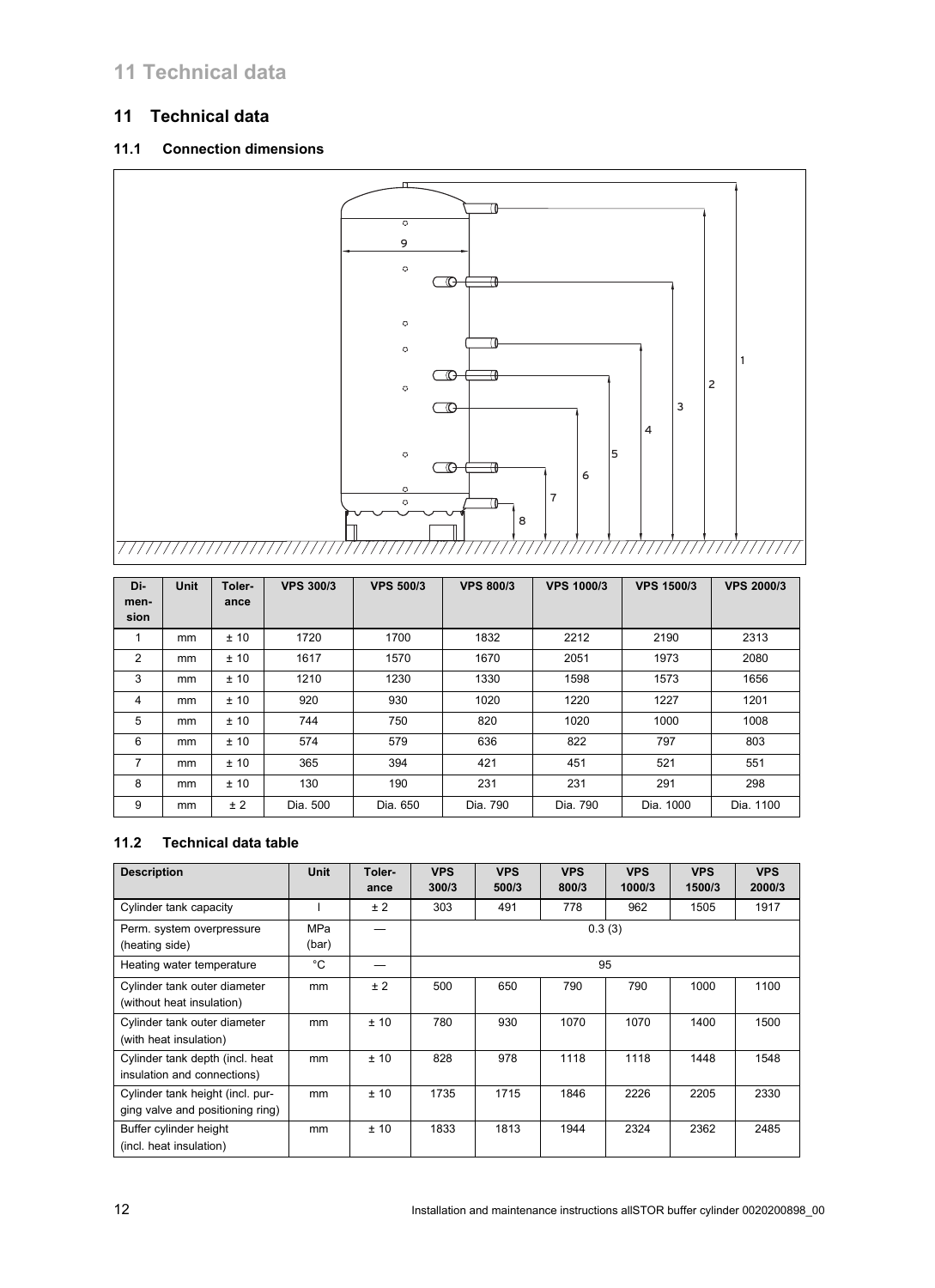# **Technical data 11**

| <b>Description</b>           | <b>Unit</b>          | Toler-<br>ance | <b>VPS</b><br>300/3 | <b>VPS</b><br>500/3 | <b>VPS</b><br>800/3 | <b>VPS</b><br>1000/3 | <b>VPS</b><br>1500/3 | <b>VPS</b><br>2000/3 |
|------------------------------|----------------------|----------------|---------------------|---------------------|---------------------|----------------------|----------------------|----------------------|
| Cylinder tank weight (empty) | kg                   | ±10            | 70                  | 90                  | 130                 | 145                  | 210                  | 240                  |
| Cylinder tank weight (full)  | kg                   | ±10            | 373                 | 581                 | 908                 | 1107                 | 1715                 | 2157                 |
| Tilt measurement             | mm                   | ±20            | 1734                | 1730                | 1870                | 2243                 | 2253                 | 2394                 |
| Standby energy consumption   | <b>KWh/24</b><br>hrs |                | < 1.7               | < 2.0               | < 2.4               | < 2.5                | < 2.9                | < 3.3                |

#### **11.3 Connection sizes**



|                   | <b>Rear connections</b>                |
|-------------------|----------------------------------------|
|                   | Item no. 1, 2, 3, 4, 5, 6, 7, 8, 9, 10 |
| <b>VPS 300/3</b>  | R 1 1/2                                |
| <b>VPS 500/3</b>  |                                        |
| <b>VPS 800/3</b>  | R 2                                    |
| <b>VPS 1000/3</b> |                                        |
| <b>VPS 1500/3</b> | R 2 1/2                                |
| <b>VPS 2000/3</b> |                                        |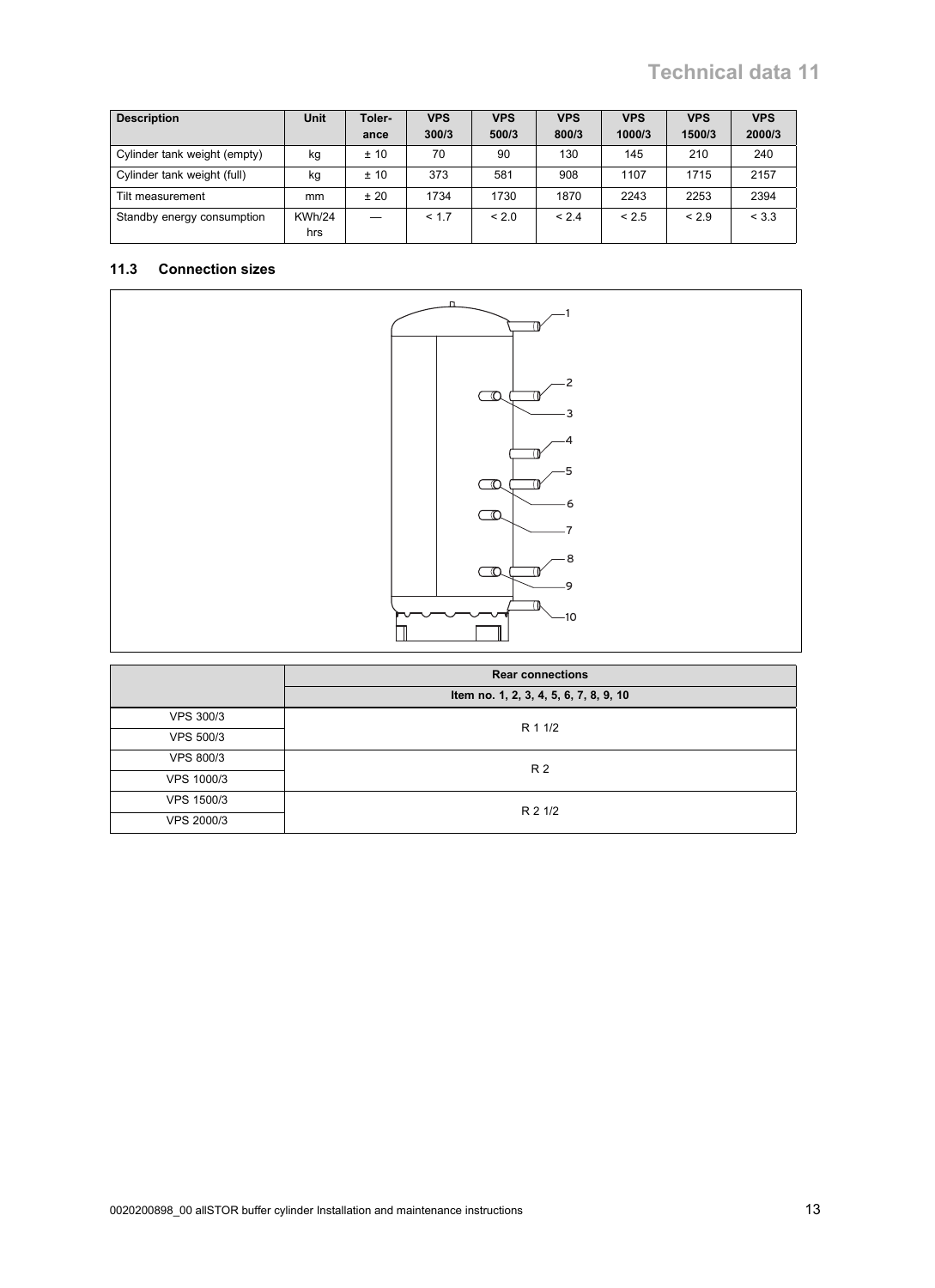## **12 allSTOR buffer cylinder system**

This section describes examples of how the **allSTOR** buffer cylinder can be integrated into various systems.

#### **Danger!**

#### **Risk of death caused by incorrect installation of the system**

An incorrectly installed system may cause both personal injury and material damage.

- ▶ Plan the system in accordance with the regulations of the country in which the system is to be installed.
- ▶ Request planning information from Vaillant.

#### **12.1 System description**

The **allSTOR** buffer cylinder system can be used to operate:

- Heating installations with hot water generation
- Pure heating installations (no hot water generation)
- Pure hot water installations (no heating)

The **allSTOR** buffer cylinder system consists of a **VPS/3** buffer cylinder and at least one other component. The following buffer cylinders and components are available:

- Buffer cylinder
	- **VPS 300/3**
	- **VPS 500/3**
	- **VPS 800/3**
	- **VPS 1000/3**
	- **VPS 1500/3**
	- **VPS 2000/3**

#### **12.2 Designing the system**

- $\blacktriangleright$  Ensure that the system has been planned in accordance with the codes of practice and the applicable planning standards.
- ▶ Observe the planning information for the units that are to be integrated.
- ▶ Observe the same hydraulic schemes, see section "Hydraulic scheme".
- ▶ Note the following points in the event of dimensioning that is tailored to needs:

#### **VPS/3 buffer cylinder**

- Hot water demand
- Heat demand
- Type of boiler (running time, bridging time)
- Solar storage time
- **Heating expansion vessel**
- System volume (incl. buffer cylinder)
- System height or expansion-vessel pre-charge pressure
- Water trap

#### **Boilers**

- Building heat demand while taking into consideration the solar yields
- Technologies:
- Floor-standing oil-fired boilers/oil-fired high-efficiency units
- Floor-standing gas-fired boilers/gas-fired high-efficiency boilers/gas-fired boilers
- Pellet boiler
- Heat pumps (water, brine, air)

#### **Circulation pump**

- Actuation
- Residual head
- Volume flow

#### **eBUS lines**

- Line cross-section: At least 0.75 mm<sup>2</sup>
- Further information: See **Installation instructions for the VRS 620/3 solar system controller**

#### **Connection and extra-low voltage lines**

Information on connection and extra-low voltage lines: See the **installation instructions** for the units

#### **Heating circuits**

- Any number of heating circuits is possible (depends on the controller)
- Heating circuit types:
	- Static heating surfaces Underfloor heating surfaces Home stations
- Underfloor heating surfaces:
	- Max. flow temperature 40° C
- Regulated heating circuits:
	- Regulated heating circuits only
- Maximum total output of the heating circuits:
	- **VPS 300/3**: 8 m<sup>3</sup> /h
	- **VPS 500/3**: 8 m<sup>3</sup> /h
	- **VPS 800/3**: 15 m<sup>3</sup> /h
	- **VPS 1000/3**: 15 m<sup>3</sup>/h
	- − **VPS 1500/3**: 30 m<sup>3</sup>/h
	- **VPS 2000/3**: 30 m<sup>3</sup> /h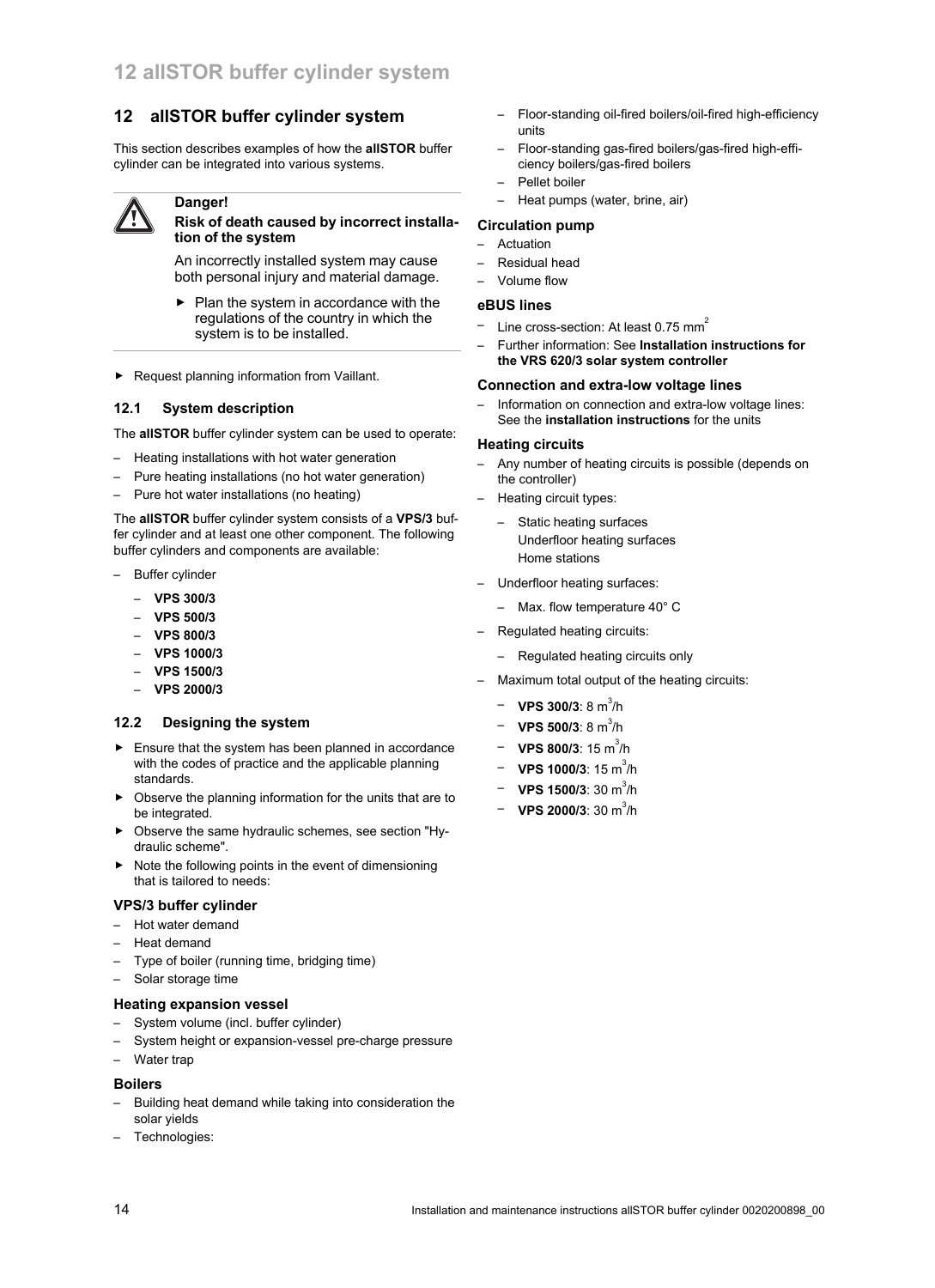#### **12.3 Hydraulic scheme**

Information on piping the **VPS/3-5 INT** can be found in the planning information from Vaillant.

The planning information from Vaillant, along with further information, is available for:

- The buffer cylinder
- The individual boilers

#### **12.3.1 Hydraulic scheme**



UV2 Diverter valve 2

Diverter valve 2 (UV2) is located outside or inside the product, depending on the boiler type.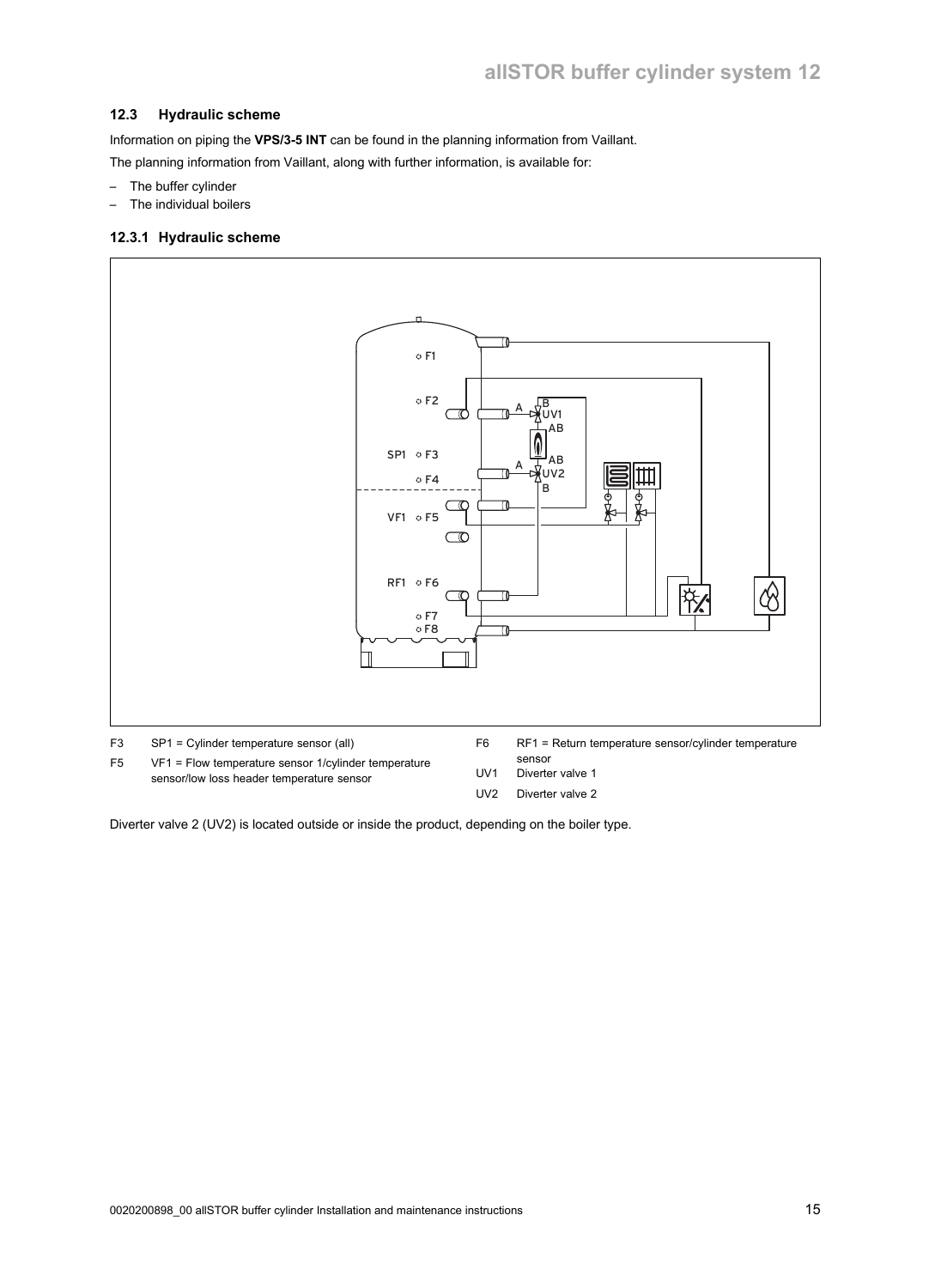#### **12.4 Starting up the system**

#### **12.4.1 Filling and purging the system**

- $\triangleright$  Observe the installation instructions for the units.
- $\blacktriangleright$  Fill and purge the heating circuit.
- ▶ Fill and purge the buffer cylinder.

#### **Caution.**

#### **The use of unsuitable heating water may cause aluminium corrosion and a resulting lack of leak-tightness.**

In contrast to steel, grey cast iron or copper, for example, aluminium reacts with alkaline heating water (pH value > 8.5) to produce substantial corrosion.

 $\triangleright$  When using aluminium, make sure that the pH value of the heating water is between 6.5 and a maximum of 8.5.

Mixing additives with the heating water may result in material damage. However, no incompatibility with Vaillant units has been detected with proper use of the following products over a long period.

▶ When using additives, follow the manufacturer's instructions without exception.

Vaillant accepts no liability relating to the compatibility or efficacy of any additives in the rest of the heating system.

#### **Additives for cleaning measures (subsequent flushing required)**

- Fernox F3
- Sentinel X 300
- Sentinel X 400

#### **Additives intended to remain permanently in the system**

- Fernox F1
- Fernox F2
- Sentinel X 100
- Sentinel X 200
- ▶ Inform the operator about the measures required if you have used these additives.

## **13 Customer service**

To ensure regular servicing, it is strongly recommended that arrangements are made for a Maintenance Agreement. Please contact Vaillant Service Solutions (0870 6060 777) for further details.